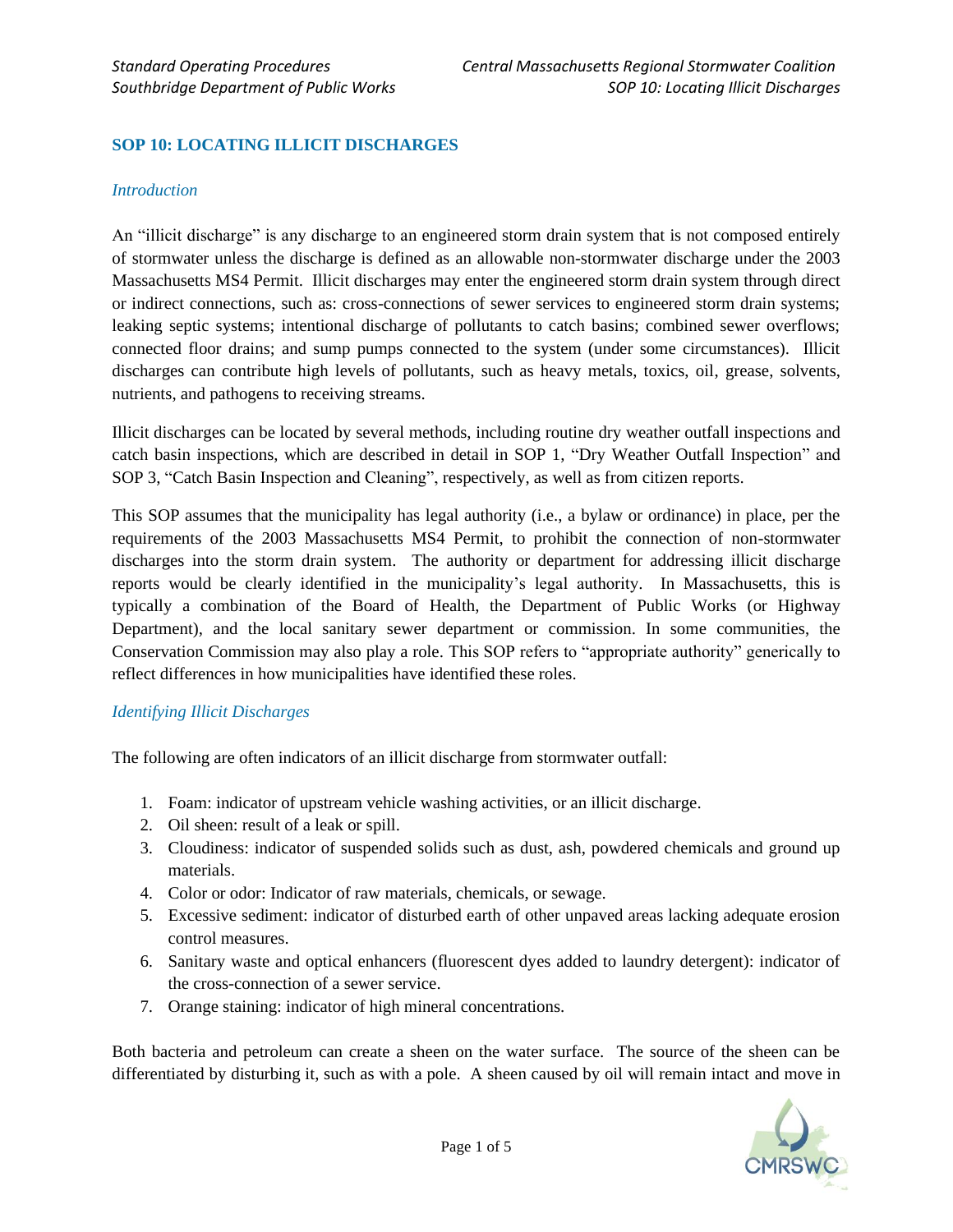a swirl pattern; a sheen caused by bacteria will separate and appear "blocky". Bacterial sheen is not a pollutant but should be noted.

#### *Citizen Call in Reports*

Reports by residents and other users of a water body can be effective tools in identifying the presence of illicit discharges. Many communities have set up phone hotlines for this purpose, or have provided guidance to local police departments and dispatch centers to manage data reported in this manner. Municipal employees and the general public should receive education to help identify the signs of illicit discharges and should be informed how to report such incidents.

When a call is received about a suspected illicit discharge, the attached IDDE Incident Tracking Sheet shall be used to document appropriate information. Subsequent steps for taking action to trace, document, and eliminate the illicit discharge are described in the following sections.

Potential illicit discharges reported by citizens should be reviewed on an annual basis to locate patterns of illicit discharges, identify high-priority catchments, and evaluate the call-in inspection program.

#### *Tracing Illicit Discharges*

Whenever an illicit discharge is suspected, regardless of how it was identified, the attached IDDE Incident Tracking Sheet should be utilized. The Incident Tracking Sheet shall be provided to the appropriate authority (i.e., Board of Health, Department of Public Works, etc.), which shall promptly investigate the reported incident.

If the presence of an illicit discharge is confirmed by the authority, but its source is unidentified, additional procedures to determine the source of the illicit discharge should be completed.

- 1. Review and consider information collected when illicit discharge was initially identified, for example, the time of day and the weather conditions for the previous 72 hours. Also consider and review past reports or investigations of similar illicit discharges in the area.
- 2. Obtain storm drain mapping for the area of the reported illicit discharge. If possible, use a tracking system that can be linked to your system map, such as GIS.
- 3. Document current conditions at the location of the observed illicit discharge point, including odors, water appearance, estimated flow, presence of floatables, and other pertinent information. Photograph relevant evidence.
- 4. If there continues to be evidence of the illicit discharge, collect water quality data using the methods described in SOP 13, "Water Quality Screening in the Field". This may include using field test kits or instrumentation, or collecting analytical samples for full laboratory analysis.
- 5. Move upstream from the point of observation to identify the source of the discharge, using the system mapping to determine infrastructure, tributary pipes, and drainage areas that contribute. At each point, survey the general area and surrounding properties to identify potential sources of the illicit discharge. Document observations at each point on the IDDE Incident Tracking Sheet as well as with photographs.
- 6. Continue this process until the illicit discharge is no longer observed, which will define the boundaries of the likely source. For example if the illicit discharge is present in catch basin 137

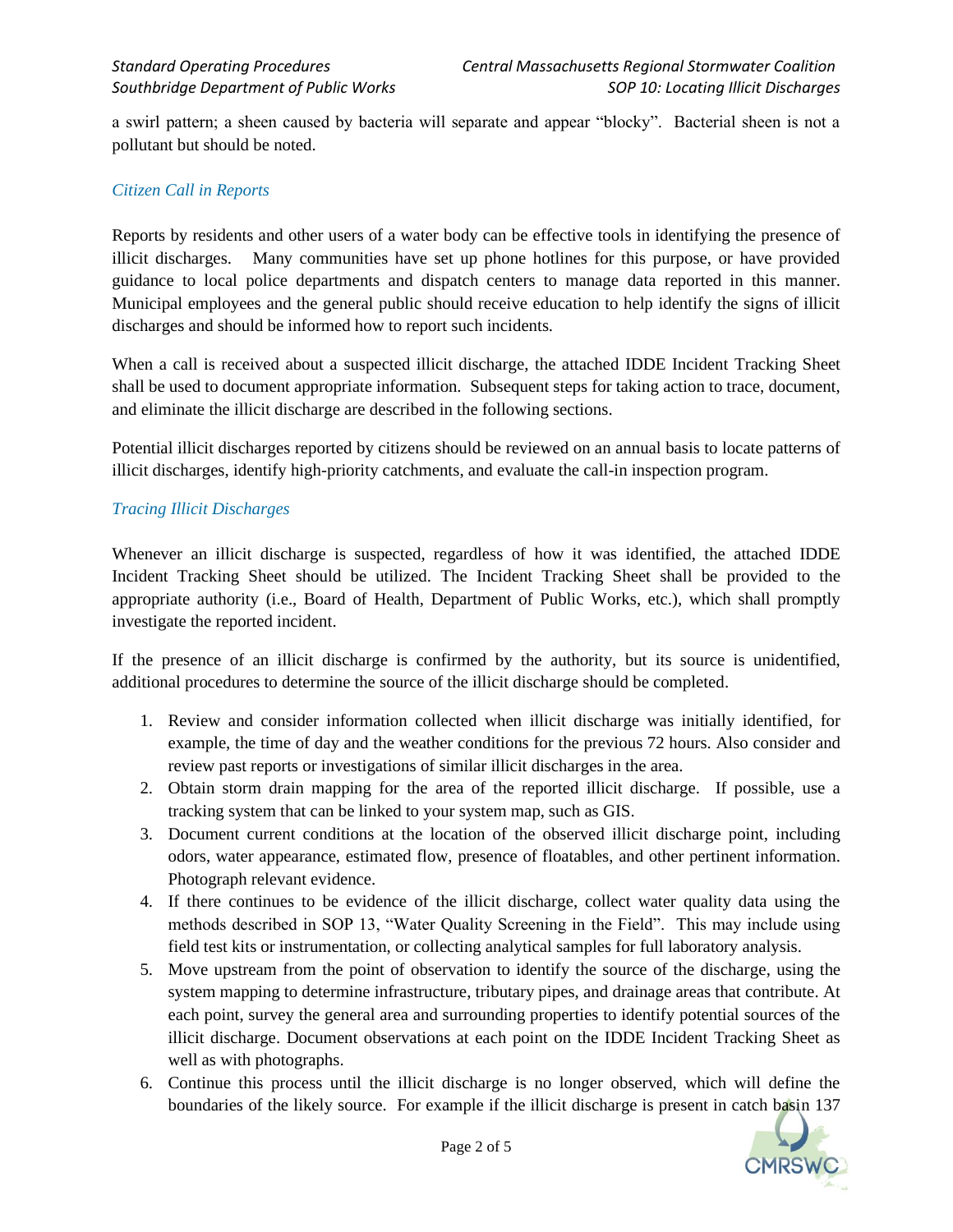but not the next upstream catch basin, 138, the source of the illicit discharge is between these two structures.

If the source of the illicit discharge could not be determined by this survey, consider using dye testing, smoke testing, or closed-circuit television inspection (CCTV) to locate the illicit discharge.

## Dye Testing

Dye testing is used to confirm a suspected illicit connection to a storm drain system. Prior to testing, permission to access the site should be obtained. Dye is discharged into the suspected fixture, and nearby storm drain structures and sanitary sewer manholes observed for presence of the dye. Each fixture, such as sinks, toilets, and sump pumps, should be tested separately. A third-party contractor may be required to perform this testing activity.

#### Smoke Testing

Smoke testing is a useful method of locating the source of illicit discharges when there is no obvious potential source. Smoke testing is an appropriate tracing technique for short sections of pipe and for pipes with small diameters. Smoke added to the storm drain system will emerge in connected locations. A third-party contractor may be required to perform this testing activity.

### Closed Circuit Television Inspection (CCTV)

Televised video inspection can be used to locate illicit connections and infiltration from sanitary sewers. In CCTV, cameras are used to record the interior of the storm drain pipes. They can be manually pushed with a stiff cable or guided remotely on treads or wheels. A third-party contractor may be required to perform this testing activity.

If the source is located, follow steps for removing the illicit discharge. Document repairs, new sanitary sewer connections, and other corrective actions required to accomplish this objective. If the source still cannot be located, add the pipe segment to a future inspection program.

This process is demonstrated visually on the last page of this SOP.

#### *Removing Illicit Discharges*

Proper removal of an illicit discharge will ensure it does not recur. Refer to Table SOP 10-1, attached for, for examples of the notification process.

In any scenario, conduct a follow up inspection to confirm that the illicit discharge has been removed. Suspend access to the storm drain system if an "imminent and substantial danger" exists or if there is a threat of serious physical harm to humans or the environment.

#### *Attachments*

1. Illicit Discharge Incident Tracking Sheet

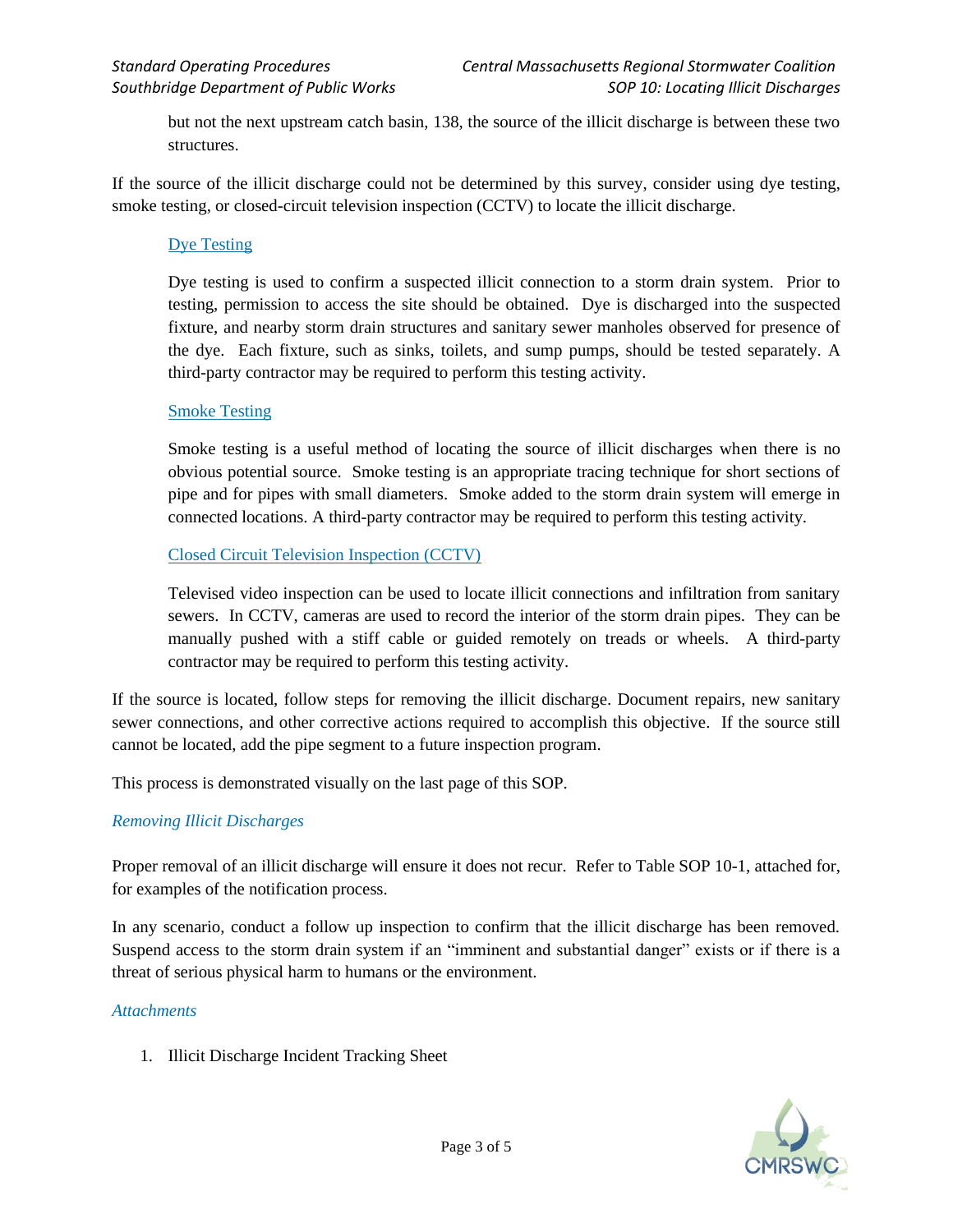*Related Standard Operating Procedures*

- 1. SOP 1: Dry Weather Outfall Inspection
- 2. SOP 2: Wet Weather Outfall Inspection
- 3. SOP 3: Catch Basin Inspection
- 4. SOP 13: Using Field Test Kits For Outfall Screening
- 5. SOP 15: Private Drainage Connections

# **Table SOP 10-1**

# **Notification and Removal Procedures for Illicit Discharges into the Municipal Separate Storm Sewer System**

| <b>Financially</b>            |                                                                                                                                      | <b>Enforcement</b>                                          | <b>Procedure to</b>                                                                      |
|-------------------------------|--------------------------------------------------------------------------------------------------------------------------------------|-------------------------------------------------------------|------------------------------------------------------------------------------------------|
| <b>Responsible</b>            | <b>Source Identified</b>                                                                                                             | <b>Authority</b>                                            | <b>Follow</b>                                                                            |
|                               | One-time illicit                                                                                                                     | Ordinance enforcement                                       | • Contact Owner<br>• Issue Notice of<br>Violation                                        |
| <b>Private Property Owner</b> | discharge (e.g. spill,<br>dumping, etc.)                                                                                             | authority (e.g. Code<br><b>Enforcement Officer)</b>         | • Issue fine                                                                             |
|                               | Intermittent or<br>continuous illicit<br>discharge from legal                                                                        | Ordinance enforcement<br>authority (e.g. Code               | • Contact Owner<br>• Issue Notice of<br>Violation<br>• Determine schedule<br>for removal |
| <b>Private Property Owner</b> | connection                                                                                                                           | <b>Enforcement Officer)</b>                                 | • Confirm removal                                                                        |
| <b>Private Property Owner</b> | Intermittent or<br>continuous illicit<br>discharge from illegal<br>connection or indirect<br>(e.g. infiltration or failed<br>septic) | Plumbing Inspector or<br>ordinance enforcement<br>authority | • Notify plumbing<br>inspector                                                           |
|                               | Intermittent or<br>continuous illicit<br>discharge from illegal<br>connection or indirect                                            | Ordinance enforcement<br>authority (e.g. Code               | • Issue work order<br>• Schedule removal<br>• Remove connection                          |
| Municipal                     | (e.g. failed sewer line)                                                                                                             | <b>Enforcement Officer)</b>                                 | • Confirm removal                                                                        |
| Exempt 3 <sup>rd</sup> Party  | Any                                                                                                                                  | <b>USEPA</b>                                                | • Notify exempt third<br>party and USEPA of<br>illicit discharge                         |